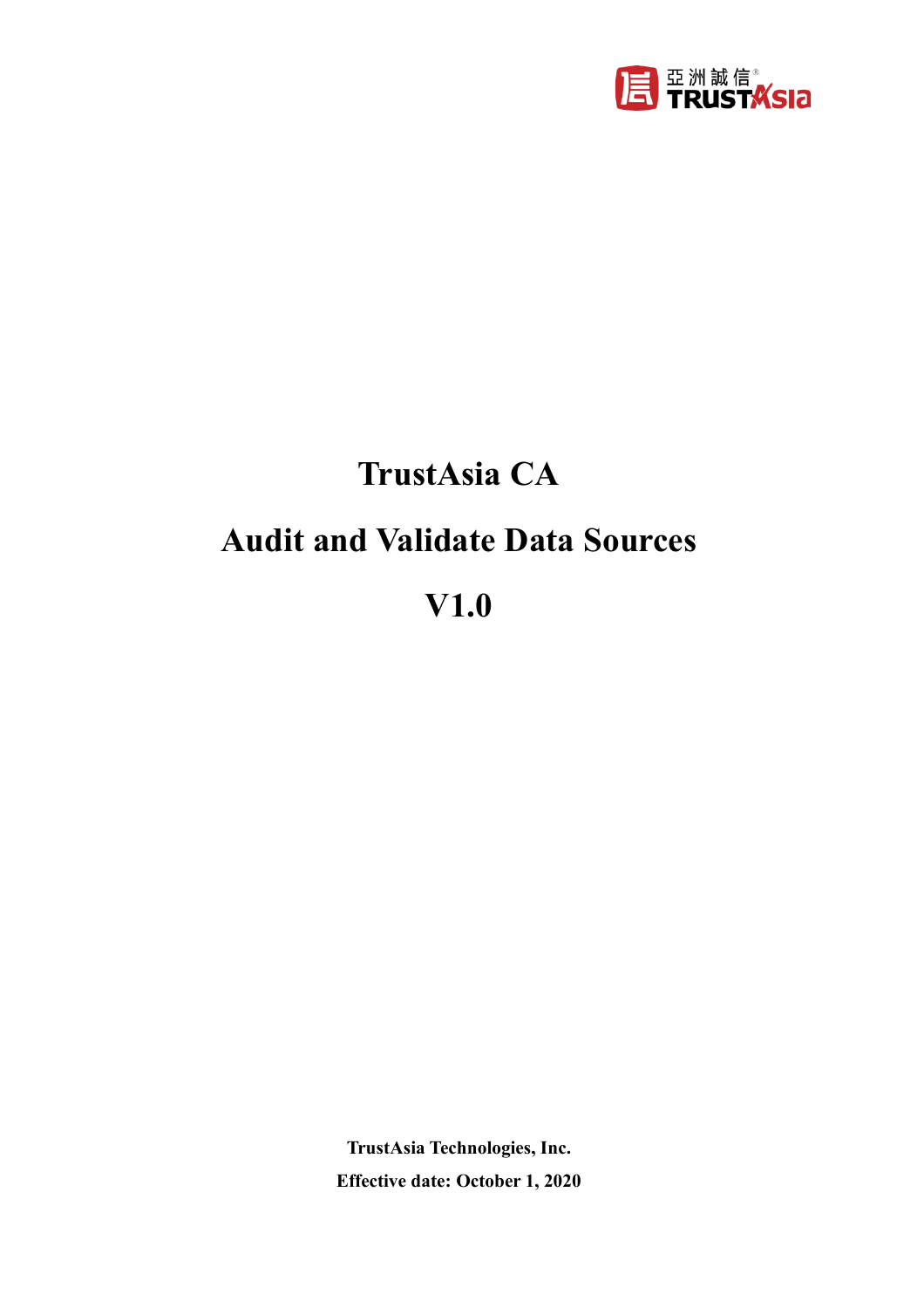

## **Catalog**

| $\overline{\phantom{a}}$ |                                                                   |  |
|--------------------------|-------------------------------------------------------------------|--|
| 1.                       |                                                                   |  |
| 2.                       |                                                                   |  |
| 3.                       |                                                                   |  |
| $\equiv$ .               | COUNTRY, PROVINCE/STATE, CITY (C, ST, L) DATA SOURCES 3           |  |
| 1.                       |                                                                   |  |
| 2.                       |                                                                   |  |
|                          |                                                                   |  |
|                          | $\Xi$ , EV CERTIFICATE REGISTRATION INFORMATION VERIFICATION DATA |  |
|                          |                                                                   |  |
| 1.                       |                                                                   |  |
| 2.                       |                                                                   |  |
| 3.                       |                                                                   |  |
| 4.                       | PROVINCE/STATE OF BUSINESS INCORPORATION (JURISDICTIONST)  4      |  |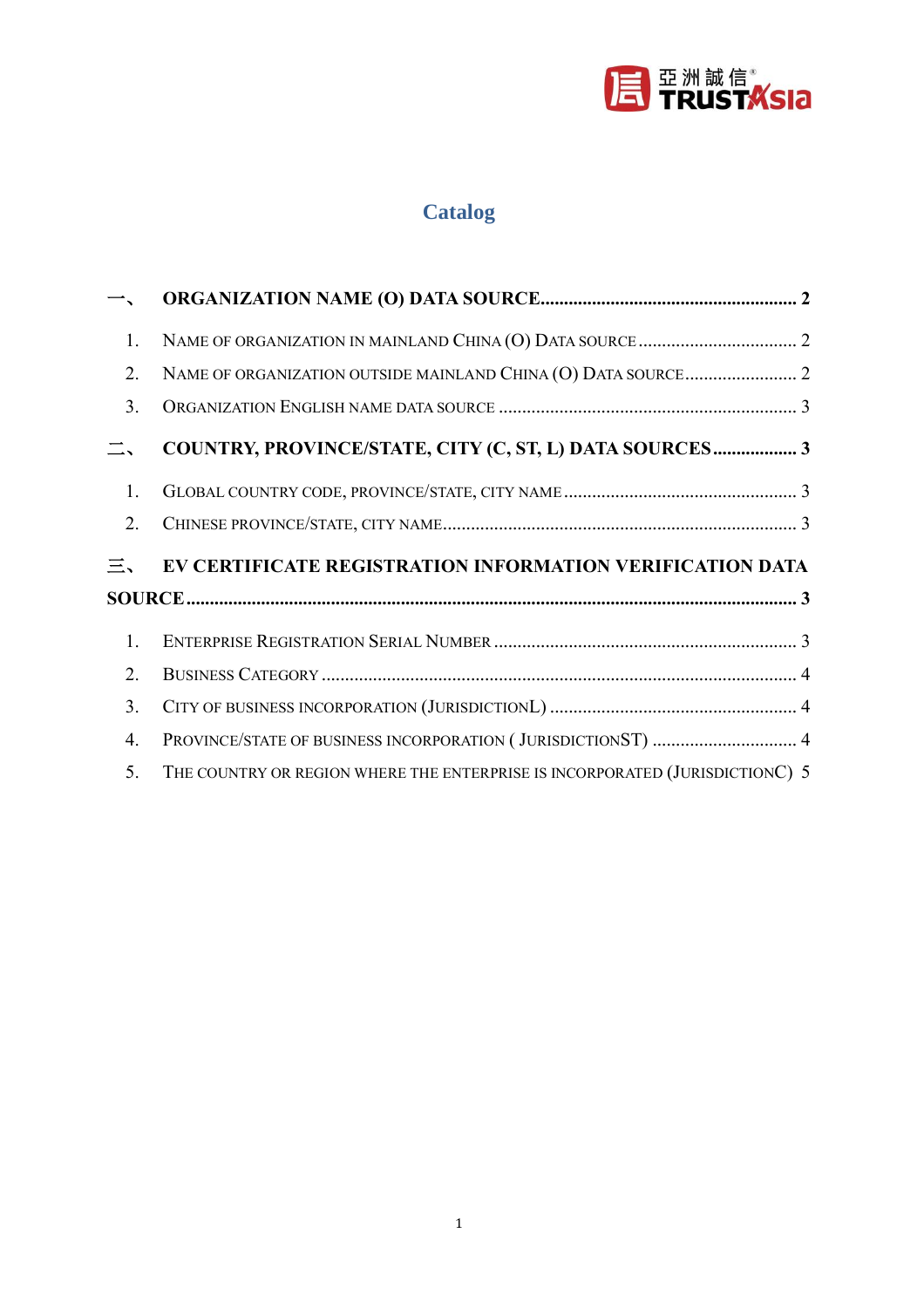

#### **Revision records**

| <b>Version</b> | <b>Preparation/Revision Notes</b>                                       | Reviewer/                     | <b>Effective</b> |
|----------------|-------------------------------------------------------------------------|-------------------------------|------------------|
| number         |                                                                         | Approver                      | Date             |
| 1.0            | Prepared in accordance with the requirements<br>of CAB Forum Ballot 30. | Security<br>Policy<br>Council | 2020.10.1        |

**This document lists the sources of audit verification data currently used by TrustAsia. When information used in this document is added, changed or deleted, TrustAsia will revise and update the document and use it after public disclosure of the document has been completed.**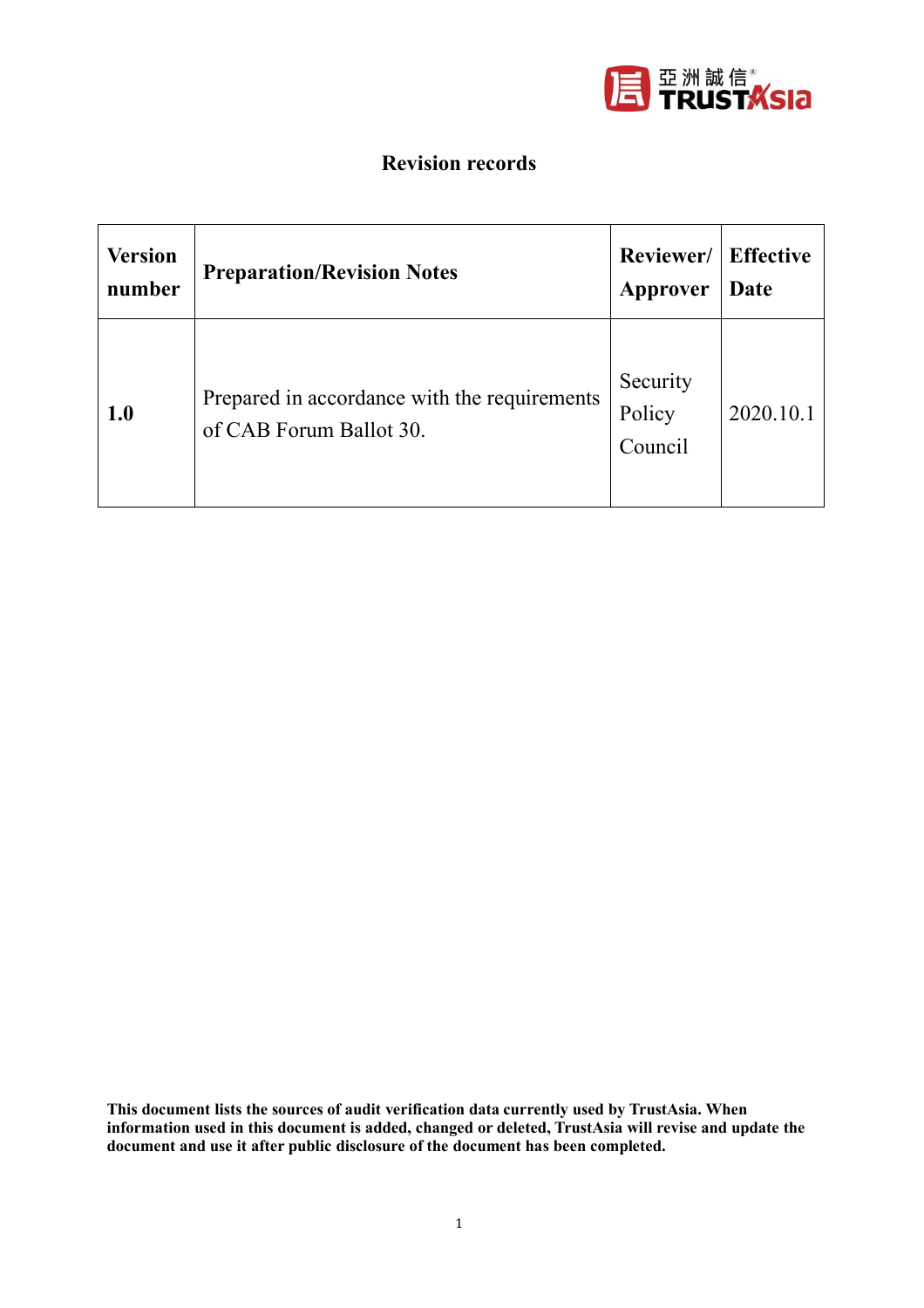

#### <span id="page-3-0"></span>**Organization Name (O) Data Source**

#### <span id="page-3-1"></span>**1. Name of organization in mainland China (O) Data source**

- 1) National Enterprise Credit Information Publicity System Search URL:<http://www.gsxt.gov.cn/index.html>
- 2) China Organization Data Service Search URL:[https://www.cods.org.cn](https://www.cods.org.cn/)
- 3) Government-sponsored Institution Online Search URL:<http://www.gjsy.gov.cn/cxzl>
- 4) State Council portal and local government portals Search URL:<http://www.gov.cn/index.htm>

#### <span id="page-3-2"></span>**2. Name of organization outside mainland China (O) Data source**

- 1) Hong Kong Special Administrative Region [HK] 【The Government of the Hong Kong Special Administrative Region Companies Registry】 Search URL:<https://www.cr.gov.hk/sc/home/index.htm>
- 2) Macau Special Administrative Region [MO] 【Legal Affairs Bureau - Commercial and Movable Property Registry】 Search URL:<https://www.gov.mo/zh-hant/services/ps-2000/>
- 3) Taiwan [TW]

【Department of Commerce, Ministry of Economic Affairs - Business and Industrial Registration Public Information Inquiry Service】 Search URL:

[https://findbiz.nat.gov.tw/fts/query/QueryBar/queryInit.do?request\\_locale=en](https://findbiz.nat.gov.tw/fts/query/QueryBar/queryInit.do?request_locale=en)

4) Singapore [SG]

【Accounting and Corporate Regulatory Authority】 Search URL:<https://www.acra.gov.sg/>

5) Malaysia [MY] 【The Department of the Registrar of Companies】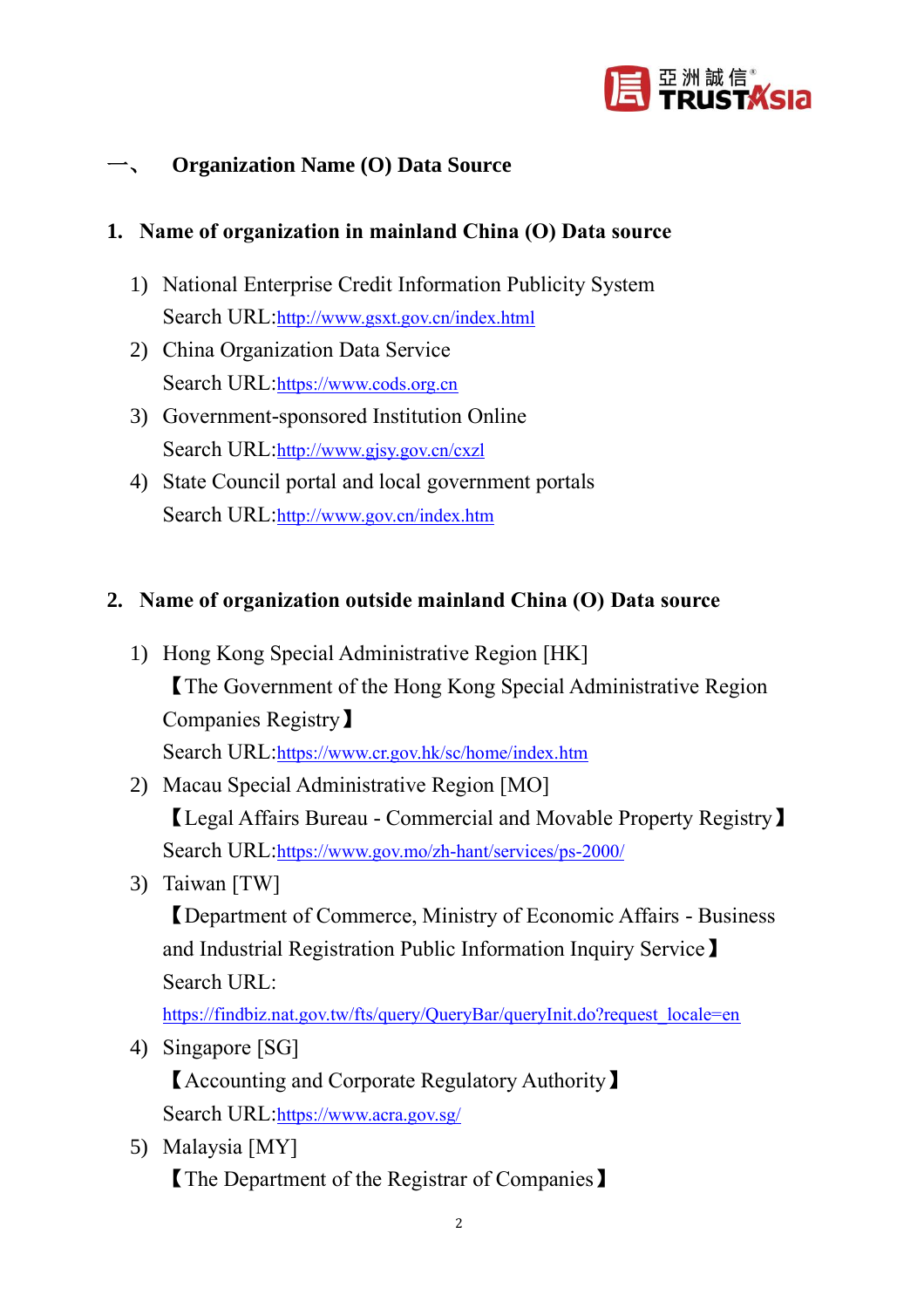

Search URL:<http://www.drc.gov.lk/en/>

6) Other national or regional government company registration offices

#### <span id="page-4-0"></span>**3. Organization English name data source**

- 1) Unified platform of business system of Ministry of Commerce Search URL:<http://iecms.mofcom.gov.cn/>
- 2) QiChaCha Search URL:<https://www.qcc.com/>
- 3) Dun & Bradstreet Search URL:<https://www.dnb.com/business-directory.html/>

<span id="page-4-1"></span>二、 **Country, province/state, city (C, ST, L) data sources**

#### <span id="page-4-2"></span>**1. Global country code, province/state, city name**

Data source: ISO 3166-1 - ISO standard country code; Wikipedia Search URL:

- <https://www.iso.org/obp/ui/#home>
- [https://en.wikipedia.org/wiki/ISO\\_3166-1](https://en.wikipedia.org/wiki/ISO_3166-1)

#### <span id="page-4-3"></span>**2. Chinese province/state, city name**

Data source: The latest administrative division code issued by the Ministry of Civil Affairs of the People's Republic of China Search URL:

[http://www.mca.gov.cn//article/sj/xzqh/2020/2020/2020092500801.html](http://www.mca.gov.cn/article/sj/xzqh/2020/2020/2020092500801.html)

#### <span id="page-4-4"></span>三、 **EV certificate registration information verification data source**

#### <span id="page-4-5"></span>**1. Enterprise Registration Serial Number**

- 1) Data source of enterprise registration serial number data in mainland China:
	- a) National Enterprise Credit Information Publicity System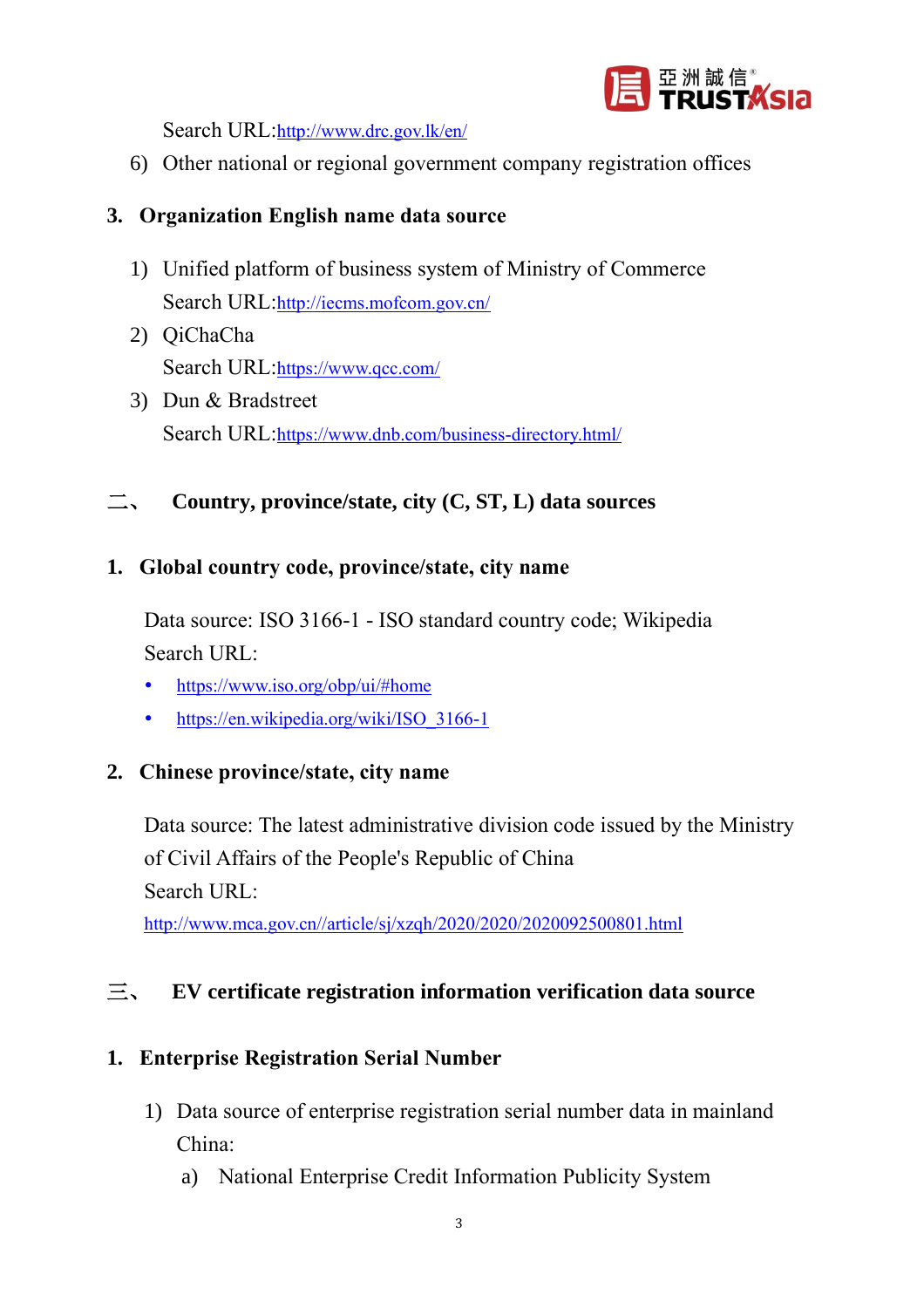

Search URL:<http://www.gsxt.gov.cn/index.html>

- b) China Organization Data Service Search URL:[https://www.cods.org.cn](https://www.cods.org.cn/)
- c) Government-sponsored Institution Online Search URL:<http://www.gjsy.gov.cn/cxzl>
- 2) Data source for enterprise registration serial numbers outside of mainland China: Same with organization name (O) data source and will not be repeated.

#### <span id="page-5-0"></span>**2. Business Category**

The data source of business registration information is the same as the data source of organization name (O), which is used to determine the business category by obtaining business registration information.

#### <span id="page-5-1"></span>**3. City of business incorporation (JurisdictionL)**

This field is the city where the organization is registered (for the municipality directly under the central government of China, this field is the city or county), and the data of the city where the organization is registered comes from the results of the enterprise registration information query, and the specific name format refers to "Country, Province/State, City (C, ST, L) Data Source".

#### <span id="page-5-2"></span>**4. Province/state of business incorporation (JurisdictionST)**

This field is the province/state where the organization is registered (for China's autonomous regions, this field is the province or autonomous region), and the data of the province/state where the organization is registered comes from the enterprise registration information query results, and the specific name format refers to "country, province/state, city (C, ST, L) data source".